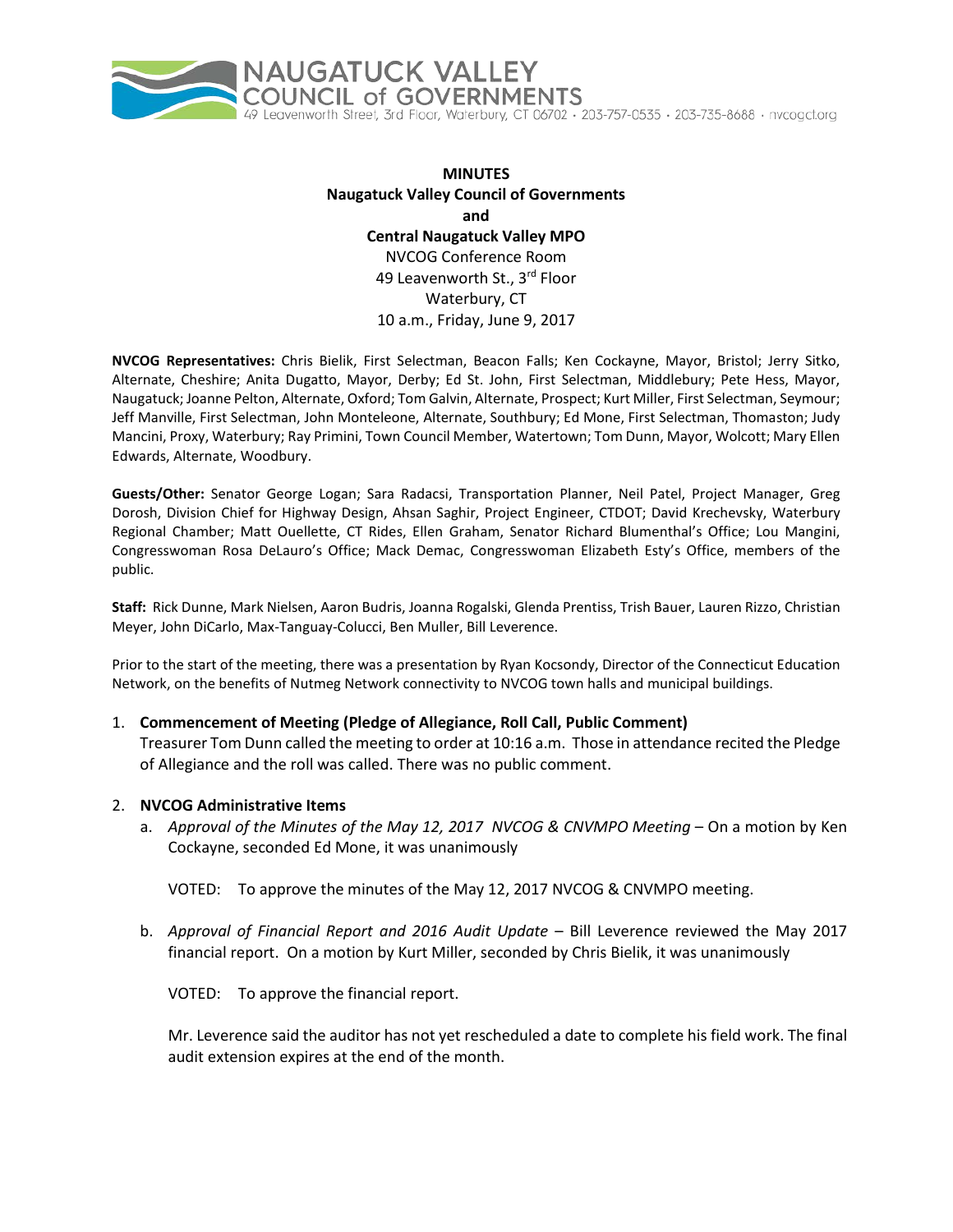- c. *Discussion of FY 2018 Budget (Pending CGA Action)* Since the State has not yet adopted a budget, Mr. Leverence said the NVCOG FY 2018 budget is being presented as a status quo budget, in accordance with Section 2 of the NVCOG Bylaws. Rick Dunne responded to a question from Ed Mone concerning staffing and expenditures.
- d. *Director's Report –* Mr. Dunne reported that FHWA and CTDOT made a determination to send funding for Ansonia, Derby, Seymour and Shelton to the GBVMPO. Agreement has been reached with the GBVMPO to sub-allocate 100% of those funds to the CNVMPO.

Mr. Dunne said the NVCOG personnel policy has been updated to reflect the previously approved retirement plan updates.

He then recognized Aaron Budris, Mark Nielsen, and the rest of the team for receiving a regional achievement award from the Connecticut Greenways Council for work on the Naugatuck River Greenway.

# 3. **Shared Services/Legislative Update**

- a. *Wastewater Treatment Consolidation Update* John DiCarlo said seven responses had been received for the RFQ for this project. The selection committee has agreed to interview four firms.
- b. *Update on Legislation* Mr. DiCarlo reported that much less legislation has come out than in previous years. Numerous stand-alone bills that would have impacted municipalities and regions have been shelved in relation to the upcoming budget negotiations, however, it can be expected that the package of bills that will actually implement the next state budget will contain some of these initiatives. NVCOG will continue to provide updates as they become available.
- c. *Regional Law Enforcement Meeting* Mr. DiCarlo said this meeting would take place at NVCOG on Tuesday, June 13 at 9 a.m. Mr. Dunne added that NVCOG is planning ahead for any potential municipal shared services that may be necessitated due to budget cuts.

### 4. **Brownfields Funding Opportunities**

Max Tanguay-Colucci said NVCOG had been fortunate enough to receive one of the few EPA FY 2016 grants. Two projects have recently been started and approximately \$255,000 remains available for assessments. There is an open application cycle, 90/10 funding (10% municipal match), and Phase 1 must be current with the current owner within six months. He noted that he would be in contact with municipalities concerning this funding opportunity.

Additionally, the annual Regional Brownfields Partnership (RBP) meeting will take place in September. Each CEO will receive a notice with the name of the current RBP appointee. All final RBP appointments must be made by July 10, 2017.

### 5. **Emergency Management Update**

Joanna Rogalski advised that the Citizens Emergency Response Teams (CERT) will have a statewide training day on October 28, 2017. A backpack survey has been distributed to solicit input on most useful items for CERTs. REPT (Regional Emergency Planning Teams) will have a Region 5 field day on June 14, 2017, and a Region 5 CEO meeting will take place on August 21, 2017. The Region 5 website includes a calendar of upcoming events.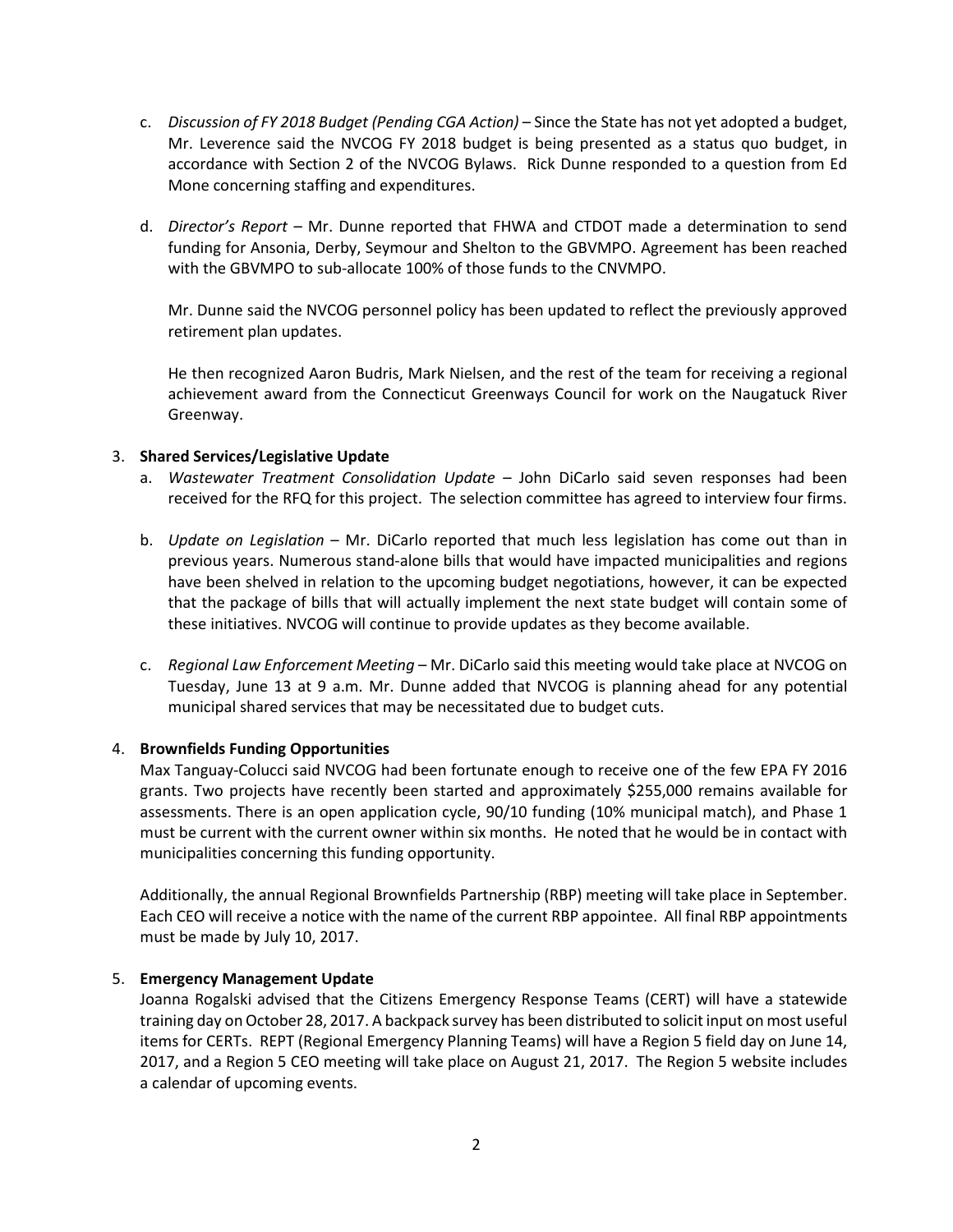## 6. **NVCOG Planning/Transportation**

- a. *Authorization to Issue Letters of Support for OPM Transit Oriented Development (TOD) Grant Applications from the Town of Oxford, the Borough of Naugatuck, and the Town of Seymour* – Mark Nielsen explained that letters of support are part of the application process for this grant. On a motion by Ed Mone, seconded by Ken Cockayne, it was unanimously
	- VOTED: To authorize NVCOG staff to write letters of support for the OPM Transit Oriented Development grant applications of Oxford, Seymour and Naugatuck.
- b. *LOTCIP – Authorization for the Executive Director to Enter into a Contract with WMC for Professional Design Review of the Reconstruction of Todd Road Project* – Mr. Nielsen reported that WMC was the lowest qualified bidder for this project. Ed Mone had a question on not-to-exceed amounts. On a motion by Pete Hess, seconded by Ed Mone, it was unanimously
	- VOTED: To endorse the selection of WMC from the NVCOG on-call consultant list to conduct the professional design review for the Reconstruction of Todd Road Project and to authorize the Executive Director to execute any and all agreements with WMC related to the professional design review of the Reconstruction of Todd Road Project.

Additionally Mr. Nielsen reviewed the status of LOTCIP projects. Mr. Dunne offered comments concerning appropriations and programming up to the funding limits. Mr. Nielsen replied to Mr. Mone's questions concerning allocations and funding for future projects. He encouraged the municipalities to continue submitting LOTCIP applications, but acknowledged that future projects might be delayed until additional funding is received.

- c. *CTDOT Community Connectivity Program* Mr. Nielsen reported that CTDOT has opened up the second phase of its Community Connectivity Program (CCP), which is a competitive grant for pedestrian and bicycle-related capital improvements. Applications will be accepted until August 1, 2017. NVCOG staff may be able to provide technical assistance.
- 7. **CNVMPO Activities** *(Voting members for these items are limited to the 15 CEOs in the CNVMPO area)*
	- a. *Discussion with Neil Patel of CTDOT concerning Proposed Relocation of Rt. 34 crossing Housatonic River (Project No. 0084-0114)* – Mr. Dunne said the issues for NVCOG members, as discussed at the May meeting, were impacts downstream, the potential for increased truck traffic, and whether the project is an appropriate use of federal funds given the 1919 and 1920 agreements between First Light and the State concerning maintenance of the structure crossing the river.

Mr. Patel discussed the importance of the roadway and its current condition, which is well past its service life. He said a new bridge that meets current standards and has a different alignment is necessary and the project needs to keep moving forward. Design needs to be started in order to meet deadlines. Meetings have been held with First Light, and CTDOT will provide a written response of its interpretation of the agreements.

Rick Dunne and Mark Nielsen explained the cycle of the Transportation Improvement Program and its documents and amendments. There is an item on the agenda that will allow for an amendment to the 2015 TIP which will allow CTDOT to get started on the project. The 2018 TIP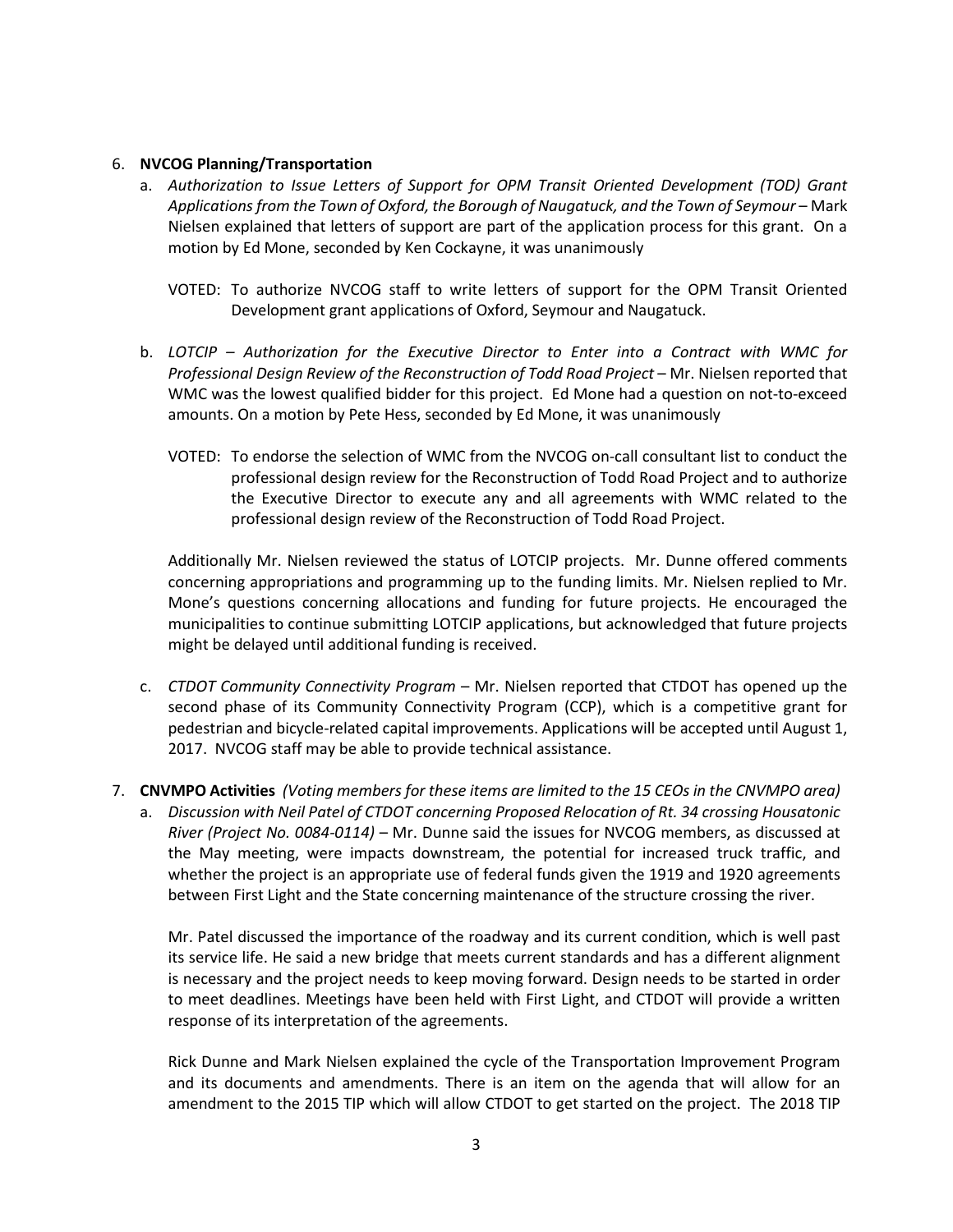is out for public comment and does not include this project, but if the project is approved, the 2018 TIP would be amended to include it. Ed St. John had questions about design costs. Mr. Patel said the amount is \$15 million. Mr. St. John suggested that it would not be in the best public interest to invest such money in a project that may never be built. He did agree that the road needs improvement, but that financial obligations by First Light need to be determined before committing taxpayer dollars. Mr. Patel said CTDOT's interpretation of the 1919 and 1920 agreements is that First Light is responsible for maintaining the structure on the dam, but a new structure would need to have a new alignment and new crossing. Greg Dorosh of CTDOT said there was a possibility that the road could be shut down due to its poor condition. Following discussion, it was determined that approval of this TIP amendment would be tabled and further information was obtained.

- b. *Approval of TIP Amendments*
	- i. Project No. 0170-3403 Maintenance of Transit Capital Plans, Project No. 0300-xxxx New Haven Line Track Program, and Project No. 0300-xxxx – New Haven Line Signal Replacement Program. On a motion by Ed Mone, seconded by Ed St. John, it was unanimously
		- VOTED: To accept the proposed Resolution 2017-12 (Project Nos. 0170-3403, 0300-xxxx, and 0300-xxxx).
	- ii. Project No. 0084-0114 Proposed Relocation of Route 34 crossing Housatonic River Motion to table made by Ed St. John, seconded by Ed Mone. Motion tabled.
- c. *Approval of Transportation Improvement Program (TIP) 2018-2021* Mark Nielsen explained that the projects in the existing TIP are brought into the new TIP, and it solicits all projects expected to seek federal aid over the next four years. The TIP is available online and an email address has been set up to receive public comment. A public information hearing will be held on June 20. NVCOG endorsement today is contingent upon no major adverse comments being received. On a motion by Ed Mone, seconded by Pete Hess, it was unanimously
	- VOTED: To adopt CNVMPO Resolution 2017-14 whereby the Central Naugatuck Valley Region MPO endorses the FFY 2018-2021 Transportation Improvement Program for the Central Naugatuck Valley Metropolitan Planning Organization presented and discussed here today. The endorsement of the FFY 2018-2021 TIP covers a four-year period from October 1, 2017 through September 30, 2021 and is contingent upon no major adverse comments are received during the public review and comment period between June 1, 2017 and June 30, 2017. The resolution shall become effective as of June 9, 2017.
- d. *Endorsement of the Air Quality Conformity Determination* Mr. Nielsen outlined the requirements of the Air Quality Conformity Determination as referenced in Memorandum 06092017 Air Quality, and noted below in items i, ii, and iii.
	- i. Ozone NAAQS NY-NJ-CT Non-Attainment Area (CNVMPO Resolution 2017-15)
	- ii. Ozone NAAQS Greater CT Non-Attainment Area (CNVMPO Resolution 2017-16)
	- iii. PM2.5 NAAQS NY-NJ-CT Attainment/Maintenance Area (CNVMPO Resolution 2017-17)

On a motion by Chris Bielik, seconded by Ed St John, it was unanimously